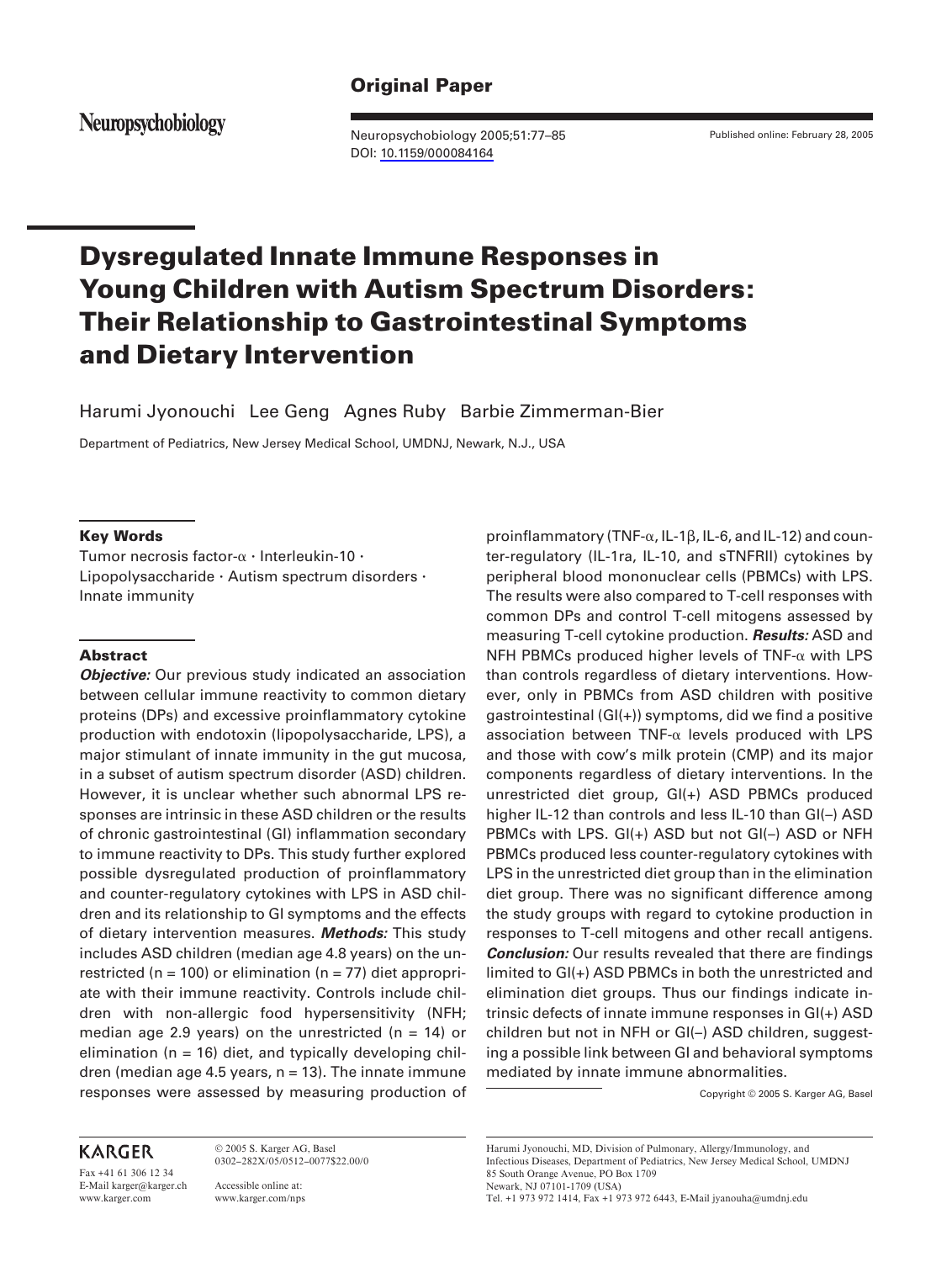## **Introduction**

Autism spectrum disorders (ASDs) are complex developmental disorders diagnosed on the basis of behavioral symptoms. However, like other disorders involving multiple organ systems, ASD children often suffer from other medical problems early in life. Gastrointestinal (GI) inflammation confirmed by imaging and endoscopic studies occurs frequently in young ASD children [1–4]. Many parents of these ASD children report favorable responses to the elimination diet (typically, a gluten-free, casein-free diet) with resolution of GI symptoms in addition to improvement in behavioral symptoms. Other medical problems frequently encountered in young ASD children include recurrent ear infection/rhinosinusitis/ upper respiratory infection, adverse reactions to multiple medications, and a prolonged course of illness as compared to typically developing siblings. In a subset of ASD children, others also indicate a clustering of autoimmune disorders in their family members [5] and high prevalence of autoantibodies against neuronal cells [6–8]. These findings indicate that substantial numbers of young ASD children suffer from medical problems associated with immunodysregulation and autoimmunity but conventional immune workup is generally unrevealing.

To address possible immune abnormalities in ASD children, we initially assessed innate immune responses that are not routinely screened in a conventional immune workup. Innate immunity mounts the initial first-line, nonspecific immune responses in an antigen (Ag)-independent manner, but proper innate immune responses are essential for development of effective adaptive immunity, especially early in life [9, 10] and are also closely associated with CNS functions [11] . Our previous studies revealed a high prevalence of excessive production of proinflammatory cytokines (most notably tumor necrosis factor- $\alpha$ , TNF- $\alpha$ ) with stimulation of endotoxin (lipopolysaccharide, LPS), in a substantial number of ASD children [12]. Endotoxin is one of the major microbial products produced in the GI mucosa and provokes potent innate immune responses through TLR4 and other pattern-recognition receptors [13] . ASD children with excessive  $TNF-\alpha$  production with LPS often reveal cellular immune reactivity to common dietary proteins (DPs) as observed in children with non-allergic food hypersensitivity  $(NFH)$  [14]. Thus our previous findings suggested a role of innate immune abnormalities in the development of a cell-mediated immune reaction to common DPs in ASD children. Since excessive inflammation induced by innate immunity can be detrimental to the body, the immune system can also exert counter-regulatory measures partly through production of counter-regulatory cytokines [13] .

Taken together, we hypothesized that ASD children with positive GI symptoms  $(GI(+)$  and cellular immune reactivity to DPs likely reveal dysregulated production of inflammatory and counter-regulatory cytokines with LPS, and that such innate immune abnormalities likely persist even after dietary intervention measures, given the fact that these ASD children also frequently suffer from other medical problems as described above. This study determined a profile of proinflammatory and counter-regulatory cytokines production by peripheral blood mononuclear cells (PBMCs) in response to LPS, using cells from young ASD children on an unrestricted or an elimination diet and compared the results with their responses to common DPs and T-cell mitogens. NFH children and typically developing children served as controls.

#### **Patients and Methods**

This study includes ASD and control children (age 1–10 years) in Turner stage 1 to exclude the effects of hormonal changes associated with puberty. ASD children were recruited from those referred to the Autism Center, NJMS, UMDNJ, Newark, N.J. ASD diagnosis was made or ascertained by DSM-IV and/or ICD-10 criteria, ADI-R (Autism Diagnostic Interview-Revised) and ADOS (Autism Diagnostic Observational Schedules). NFH children and typically developing children served as control groups and were recruited from those seen in the Allergy/Immunology Clinic and General Pediatrics Clinic, NJMS, UMDNJ. ASD children on neuropsychiatric medications were excluded from the study. Children with known immunodeficiency, metabolic disorders, genetic disease, and illnesses involving the major organs were excluded from the study. Blood samples were obtained following obtainment of the IRB-approved signed consent form. At the time of venipuncture, all the study subjects were not febrile and had no evidence of acute microbial illnesses.

The demographics of the study subjects are summarized in table 1. ASD and NFH children are subdivided into 2 groups: children on an unrestricted diet or those on an elimination diet appropriate on the basis of their immune reactivity to common DPs. Children in the unrestricted diet group were on an unrestricted diet or within 2 weeks of starting the dietary intervention at the time of blood sampling. Children in the elimination diet group had been on the elimination diet for  $>4$  months: they were on the case in-free/ gluten-free/soy-free or casein-free/soy-free diet. None of the children on the casein-free/soy-free diet had elevated (higher than normal range) immune reactivity to gliadin assessed by cytokine production [14]. ASD children in each diet group were also subdivided into 2 groups on the basis of the presence or absence of GI symptoms:  $GI(+)$  or  $GI(-)$  ASD children. We defined GI symptoms as vomiting, diarrhea, chronic loose stool with undigested food, colic and GI cramping, constipation (often alternated with explosive diarrhea), and gastroesophageal reflux disease reported by the par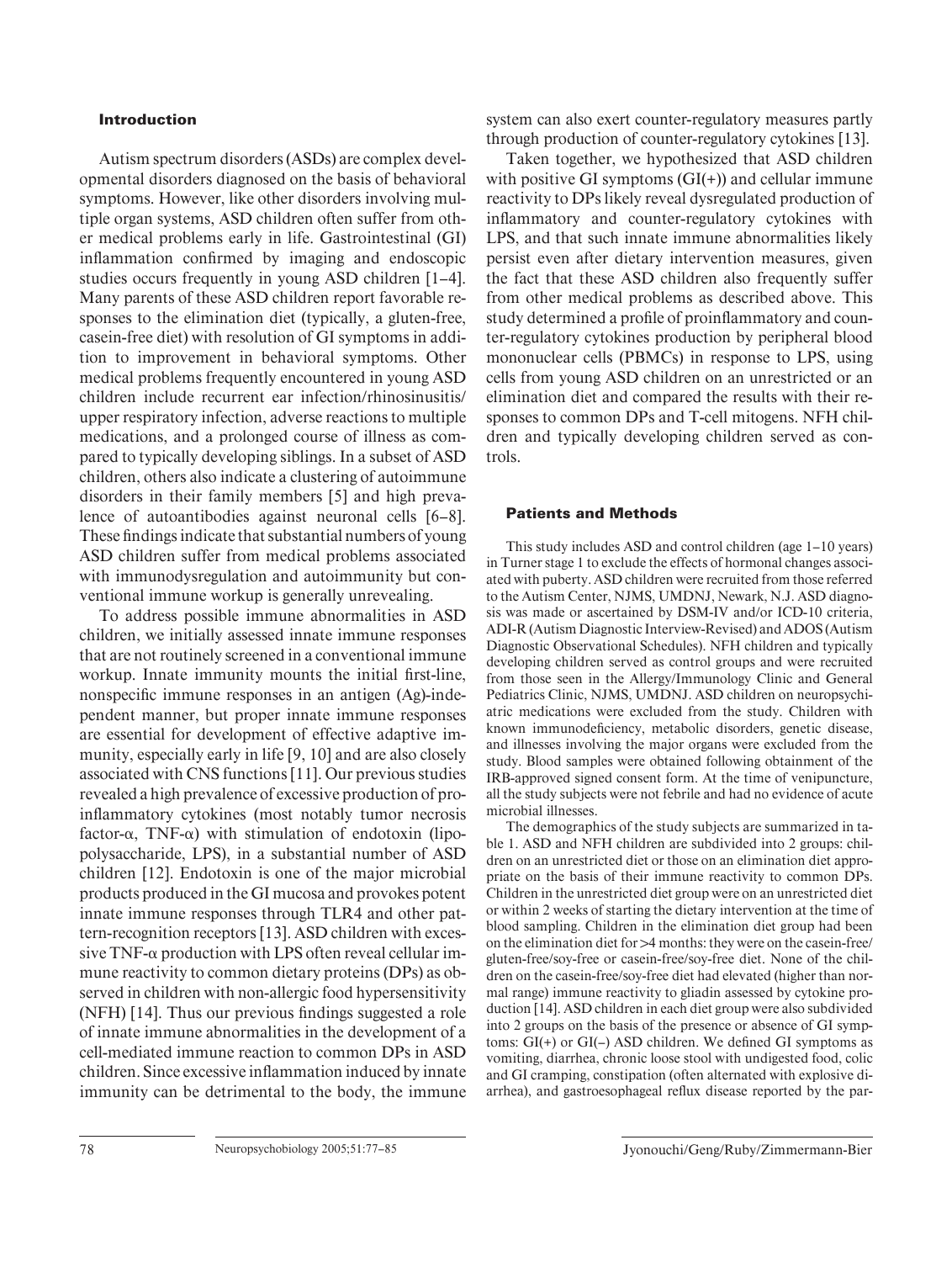**Table 1.** Demographics of the study subjects

| Study group                    | Age<br>median (range)<br>years | <b>Subjects</b><br>sex(M: F) | Atopy<br>(asthma, AR,<br>and $AD^1$ ) | Immunization<br>reaction | Length of dietary<br>intervention<br>median months<br>(range) | Response<br>to dietary<br>intervention |
|--------------------------------|--------------------------------|------------------------------|---------------------------------------|--------------------------|---------------------------------------------------------------|----------------------------------------|
| Unrestricted diet <sup>2</sup> |                                |                              |                                       |                          |                                                               |                                        |
| $GI (+)$ ASD                   | $4.8(1.8-10.6)$                | 71 (59:12)                   | 20/71 (28.2%)                         | $10/71(14.1\%)$          |                                                               |                                        |
| $GI(-)$ ASD                    | $5.4(2.1-10.2)$                | 29(27:2)                     | $10/29(34.5\%)$                       | $2/29(6.9\%)$            |                                                               |                                        |
| <b>NFH</b>                     | $2.5(1-7.8)$                   | 14(9:5)                      | $2/14(14.3\%)$                        | 0/14                     |                                                               |                                        |
| Controls                       | $4.5(1-8.3)$                   | 13(5:8)                      | unknown                               | 0/13                     |                                                               |                                        |
| Restricted diet <sup>3</sup>   |                                |                              |                                       |                          |                                                               |                                        |
| $GI (+)$ ASD                   | $4.7(2.2 - 10.9)$              | 68 (62:6)                    | 17/68 (25.0%)                         | 16/68 (23.5%)            | $12(4-48)$                                                    | $66/68 (97.1\%)^2$                     |
| $GI(-)$ ASD                    | $4.6(2.3-7.4)$                 | 9(7:2)                       | $4/9(44.4\%)$                         | $1/9(11.1\%)$            | $6(4-12)$                                                     | $0/9(0\%)$                             |
| <b>NFH</b>                     | $3.2(1-7.5)$                   | 16(9:7)                      | $2/16(12.5\%)$                        | $1/15(6.7\%)$            | $6(4-24)$                                                     | 16/16 (100%)                           |

<sup>1</sup> In the unrestricted diet group, atopic dermatitis (AD) was diagnosed in  $6/71$  (8.5%) GI(+) ASD, 3/29 (10.3%) GI(-) ASD, and 1/14 (7.1%) NFH children. In the restricted diet group, AD was reported in 4/68 (5.9%) GI(+) ASD, 0/9 GI(–) ASD, and 1/16 (6.3%) NFH children. The skin symptoms of AD patients were affected by intake of causative food allergens (milk, egg, and peanut).

 $^2$  In GI(+) ASD children, 32, 28, and 11 of them were diagnosed as having autism, pervasive developmental disorder not otherwise specified (PDD-NOS), and ASD, respectively. In  $GI(-)$  ASD children, 12, 14, and 3 of them were diagnosed as having autism, PDD-NOS, and ASD, respectively. Pediatric autoimmune neuropsychiatric disorders associated with streptococcal infection (PANDAS)-like clinical features are reported in 5/71 (7.0%) GI(+) ASD children and 2/29 (6.9%) GI(–) ASD children. None of the NFH control children revealed PANDAS-like features.

 $3 \ln \text{GI}(+)$  ASD children, 31, 33, and 4 of them were diagnosed as having autism, PDD-NOS, and ASD, respectively. In GI(-) ASD children, 4 and 5 of them were diagnosed as having autism and PDD-NOS, respectively. Responses to dietary interventions are on the basis of improvement of GI symptoms. Two of 68 subjects reported persistent GI symptoms. Most parents reported better behavioral symptoms along with resolution of GI symptoms. One of 2 non-responders revealed clinical features of PANDAS. One responder had worsening autistic behaviors following resolution of GI symptoms: his clinical features are similar to PANDAS. One of 9 GI(–) ASD children also revealed PANDAS-like clinical features. Parents of GI(–) ASD children reported no behavioral changes following implementation of the restricted diet.

ents/care takers or physicians. All the NFH patients on the unrestricted diet revealed significant cellular immune reactivity to common DPs along with significant GI symptoms and poor weight gain. NFH children all responded well to the elimination diet with resolution of GI symptoms in relatively short periods of time  $\ll 4$ months) without significant complications.

The presence of atopic disorders and immunization reactions in each study group are also shown in table 1. Diagnoses of atopic asthma, allergic rhinitis, and allergic dermatitis were made by the presence of typical clinical features with positive skin test reactivity and/or the presence of allergen-specific IgE against common aero and/or food allergens. The prevalence of atopic disorders in our study subjects was similar to those reported in the general population [15]. The prevalence of allergic dermatitis was not high in our study subjects (table 1, footnote). Immunization reactions reported by parents included prolonged fever  $(>24 h)$ , febrile seizure, lethargy  $( > 24 h)$ , systemic urticaria/angioedema, extreme irritability  $($   $>$ 24 h), and loss of speech (within 1 week after immunization). Most of the immunization reactions are associated with either DTP/DTaP and/or MMR with concurrent administration of other infant vaccines. However, as revealed in table 1, GI symptoms appeared more prevalent than immunization reactions in ASD children.

#### *Assessment of Immune Response*

*Innate Immune Responses* . PBMCs were cultured overnight with LPS  $(0.1 \mu g/ml, GIBCO-BRL, Gaithersburg, Md., USA)$  [12]. LPS was used as a representative endotoxin: LPS is known to be a major stimulant of innate immunity produced by G(–) bacteria in the gut and exerts a potent stimulating action through TLR4 [16] . This suboptimal concentration of LPS was chosen based on our previous reports [12] . For assessing innate immune responses, we measured the levels of proinflammatory cytokines (TNF- $\alpha$ , IL-1 $\beta$ , IL-6, IL-12p40) and counter-regulatory mediators (sTNFRII, IL-10, and IL-1ra) in the culture supernatant.

*Adaptive Immune Responses* . We used common recall Ags (tetanus toxoid and dust mite extract) and polyclonal T-cell stimulants (phytohemagglutinin, 10  $\mu$ g/ml, and concanavalin A (Con A), 1  $\mu$ g/ml) for assessing T-cell functions [12, 14]. With these stimulants, we measured IFN- $\gamma$ , TNF- $\alpha$ , IL-5, IL-10, and IL-12p40. At the same time, we also tested the reactivity to common DPs including crude extracts of cow's milk and soy, gliadin (a major wheat protein), and major components of cow's milk protein (CMP). These data are reported elsewhere, but the results of examining the association between cytokine production with  $\beta$ -lactoglobulin and LPS are included in this study (not reported elsewhere).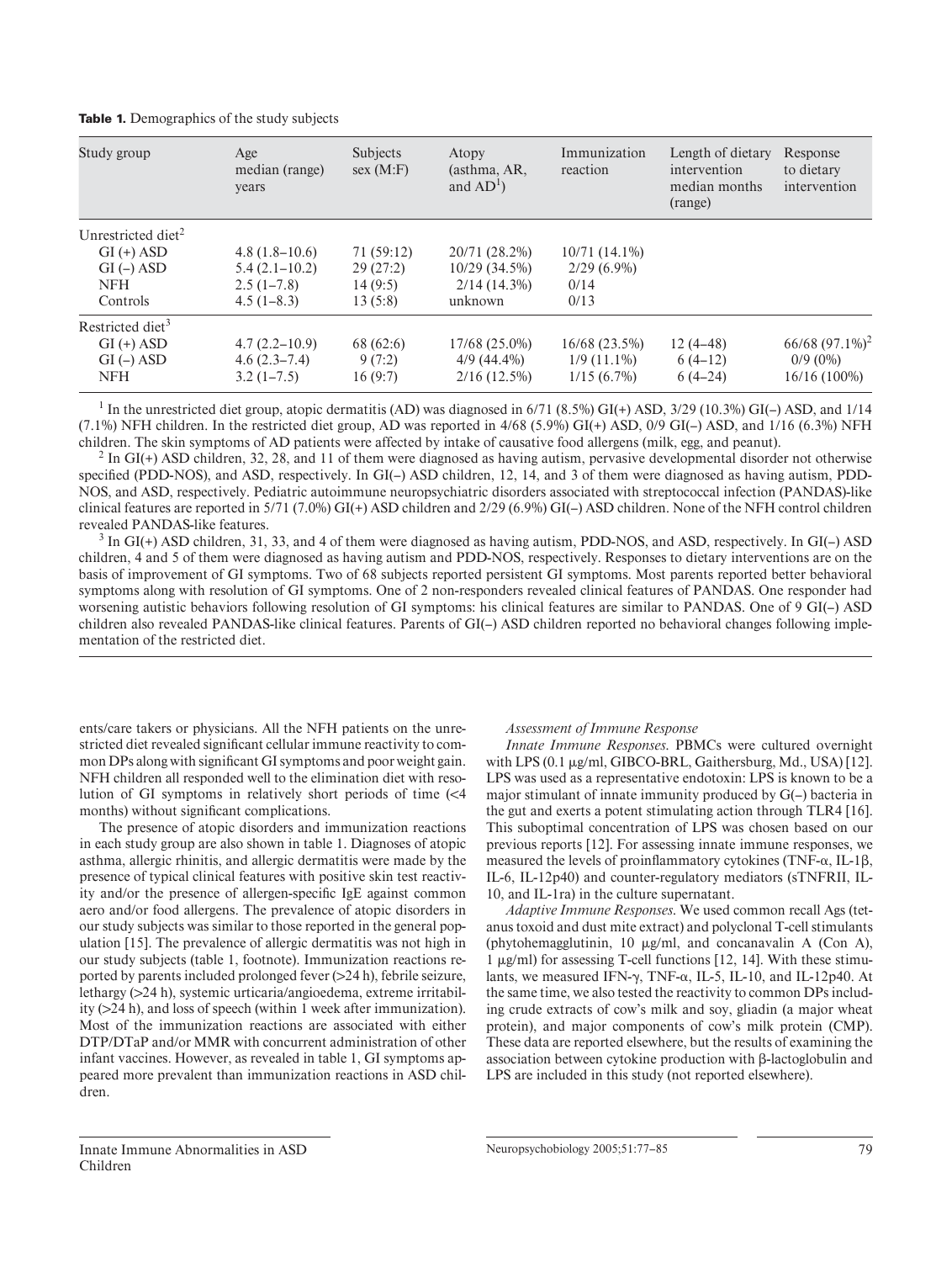

**Fig. 1.** The levels of TNF- $\alpha$  produced with LPS in each study group. The results are expressed as mean values and standard deviation (SD). The levels of  $TNF-\alpha$  produced by control PBMCs were significantly lower compared to all the other study groups.

#### *ELISA*

Cytokine levels in the culture supernatants were measured by ELISA, using OptEIA™ Reagent Sets (BD Pharmingen, San Diego, Calif., USA) for IFN- $\gamma$ , TNF- $\alpha$ , IL-5, IL-10, IL-12, IL-6, and IL-1 $\beta$ . sTNFRII and IL-1ra were measured using the regent sets from R & D (Minneapolis, Minn., USA). Intra- and inter-variations of cytokine levels were less than 5%.

#### *Statistical Analysis*

The equality of two sets of data values was evaluated by Mann-Whitney test (two sets of independent samples) or Wilcoxon weighed ranks test (two sets of related samples). Comparison of multiple values was done by Kruskal-Wallis test. Correlation of two parameters was assessed by two-tailed Kendall  $\tau$ -b test. Differences with  $p < 0.05$  were considered significant.

#### **Results**

## *Proinfl ammatory and Counter-Regulatory Cytokine Production with LPS*

The results of proinflammatory (TNF- $\alpha$ , IL-1 $\beta$ , IL-6, and IL-12p40) and counter-regulatory cytokines (sTNFRII, IL-1ra, and IL-10) were summarized in table 2 . Consistent to our previous findings  $[14]$ ,  $GI(+)$  ASD,

 $GI(-)$  ASD, and NFH PBMCs produced more TNF- $\alpha$  with LPS than control cells in both the unrestricted and elimination diet groups (table 2; fig. 1).  $GI(+)$  ASD PBMCs tended to produce higher amounts of  $TNF-\alpha$  than  $GI(-)$  ASD PBMCs in the unrestricted diet group: 20/71(28.6%) GI(+) ASD PBMCs produced higher than normal range  $TNF-\alpha$ while so did only 3/29 (10.3%) GI(–) ASD PBMCs and 2/14 (14.3%) NFH PBMCs. In the elimination diet group, higher than normal range  $TNF-\alpha$  production was observed in 12/69 (17.6%) GI(+) ASD, 1/9 (11.1%) GI(–) ASD, and 2/16 (12.5%) NFH PBMCs, respectively.

Other cytokine levels produced with LPS did not differ from controls in all the study groups, except for higher levels of IL-12 in GI(+) ASD PBMCs in the unrestricted diet group and higher levels of IL-6 in NFH-inhibitory PBMCs in the elimination diet group. In GI(+) ASD PBMCs, production of counter-regulatory cytokines (sTNFRII, IL-1ra, and IL-10) was lower in the unrestricted diet group than in the elimination diet group. In contrast, NFH PBMCs tended to produced higher levels of counter-regulatory cytokines in the unrestricted diet group (table 2; fig. 2).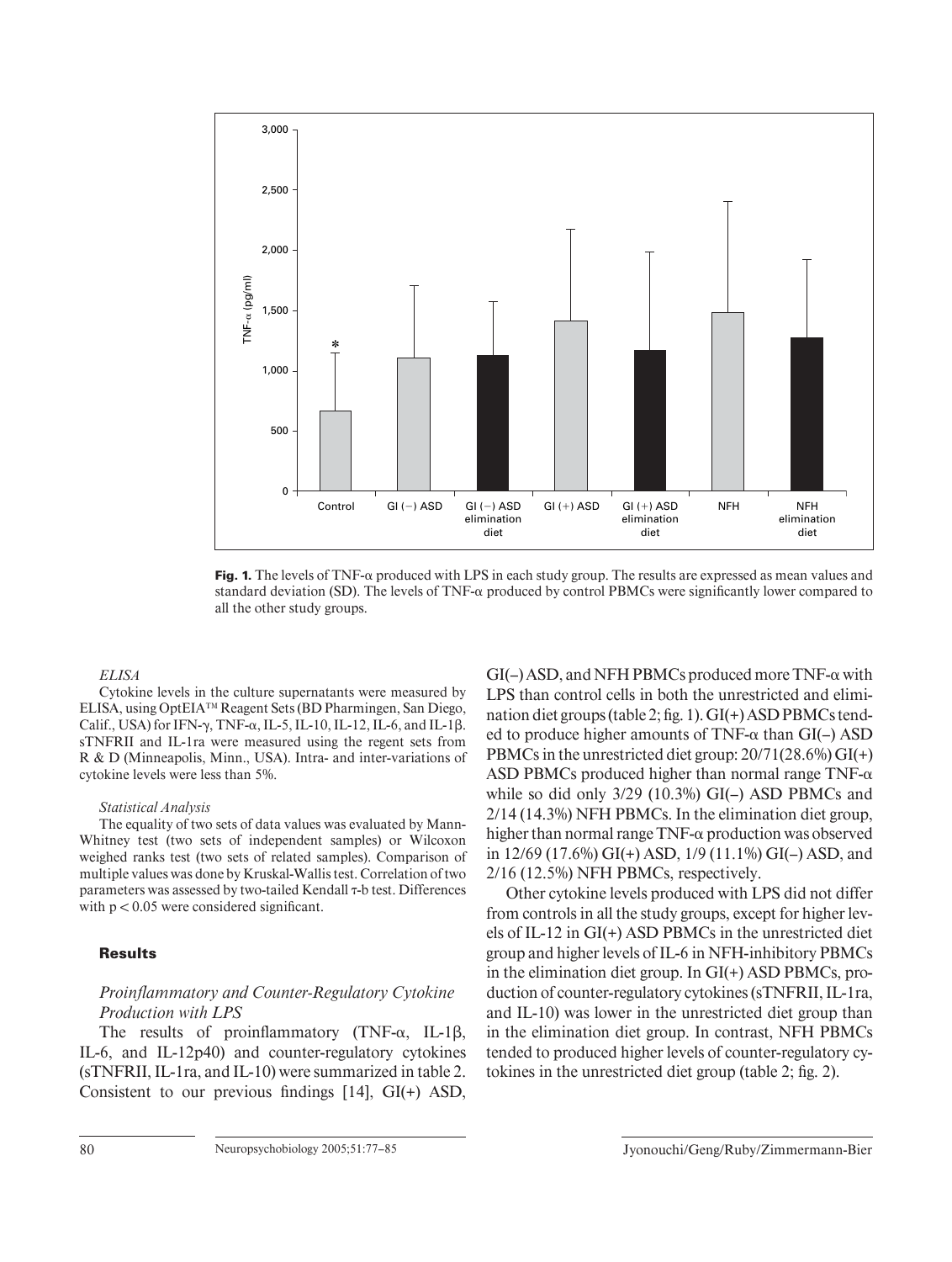

Fig. 2. The levels of IL-10 produced with LPS in each study group. The results are expressed as mean values and standard deviation (SD). GI(+) ASD PBMCs produced less IL-10 than that produced by NFH PBMCs in the unrestricted diet group ( $p < 0.01$ ). GI(+) ASD PBMCs in the unrestricted diet group also produced less IL-10 as compared to that produced in the elimination diet group ( $p < 0.05$ ).

**Table 2.** Cytokine production with LPS<sup>1</sup> in the unrestricted and restricted diet groups

| Cytokines         | $GI(+)$ ASD                                       | $GI(-)$ ASD                        | <b>NFH</b>                               | Controls                 |
|-------------------|---------------------------------------------------|------------------------------------|------------------------------------------|--------------------------|
| measured          | median (range), pg/ml                             | median (range), pg/ml              | median (range), pg/ml                    | median (range), pg/ml    |
| Unrestricted diet | $n = 71$                                          | $n = 29$                           | $n = 14$                                 | $n = 13$                 |
| $TNF-\alpha$      | 1,431 (223.5–3,462) ( $p < 0.001$ ) <sup>2</sup>  | 926.5 $(243.0-2.595.5)$ (p < 0.05) | $1,116.0$ (624.0–3,519.0) ( $p < 0.02$ ) | $690.4(38-1,788.0)$      |
| $IL-12p40$        | $(15.7)(15.7 - 1.294.0)$ (p $(0.02)$ )            | $<15.7$ ( $<15.7-877.6$ )          | $<15.7$ ( $<15.7-483.1$ )                | $<15.7$ ( $<15.7-98.0$ ) |
| IL-6              | 30,740 (11,975-191,934)                           | 30,430 (12,186–56,601)             | 32,947 (19,623-62,736)                   | 3,021 (20,426-51,675)    |
| $IL-1B$           | $2,240(76.7-5.631.0)$                             | 2,375.0 (553.5–5,351.7)            | $1,955.0(242.4-4.934.0)$                 | 249 (497.5–4,767)        |
| <b>sTNFRII</b>    | $4,222.0(1,458.0-9,834.0)$                        | 5,521.5 (1,516.0–21,582)           | $5,495.0(1,908.0-10,177)$                | $519(2,161-10,356)$      |
| $IL-Ira$          | 3,157.5 (318.0–12,044)                            | 4,168.5(28.4–9.835.2)              | 3,611.0 (988.6–10,919)                   | $410(2,97.2-12,425)$     |
| $IL-10$           | 8,74.0 (211.8–1,692.0)                            | $1,054.0(458.2 - 1,937.0)$         | $1,043.0(857.4-1,313.0)$                 | $975.6(314.1-1,421)$     |
| Restricted diet   | $n = 68$                                          | $n = 9$                            | $n = 16$                                 |                          |
| $TNF-\alpha$      | 914.4 (204.8–4,031.0) ( $p < 0.01$ ) <sup>2</sup> | 974.0 $(707.5-2.068)$ (p < 0.05)   | $11,37.0$ (392.0–2,663.5) (p < 0.02)     |                          |
| $IL-12p40$        | $<15.7$ ( $<15.7-375.6$ )                         | $<15.7$ ( $<15.7-29.8$ )           | $91.4 \left( \leq 15.7 - 515.6 \right)$  |                          |
| IL-6              | 30,727 (12,145–54,414)                            | 38,302 (14,470-51,230)             | $22,430$ (1,5912–41,100) (p < 0.05)      |                          |
| $IL-1B$           | $1,795.0(33.3-5,082.0)$                           | $1,500(941.5-5,340)$               | 1,262.0 (364.9–3,760)                    |                          |
| <b>sTNFRII</b>    | $5,737.6$ $(1,371-18,712)^4$                      | $6,906(1,691-17,632)$              | $3,002.0 (1,675 - 10,452)^3$             |                          |
| $IL-Ira$          | $4,786.0 (620.8 - 17,256)^4$                      | $4,537(1,080-9,316)$               | $2,833.0(157.6-6,423)^3$                 |                          |
| $IL-10$           | $1,053.5(319.2-2.063.0)^4$                        | $1,159(756.6-2,142)$               | 781.7 (4,37.4–1,392.5)                   |                          |

 $1$  LPS concentration used was  $0.1 \mu g/ml$ .

2 p values in comparison with control data by Mann-Whitney test.

<sup>3</sup> These values are lower than those for GI(+) ASD children in the restricted diet group (p < 0.05 for sTNFRII and p < 0.01 for IL-1ra).

<sup>4</sup> These values are higher as compared to GI(+) ASD children on the unrestricted diet (p < 0.005 for sTNFRII, p < 0.02 for IL-1ra, and p < 0.05 for IL-10).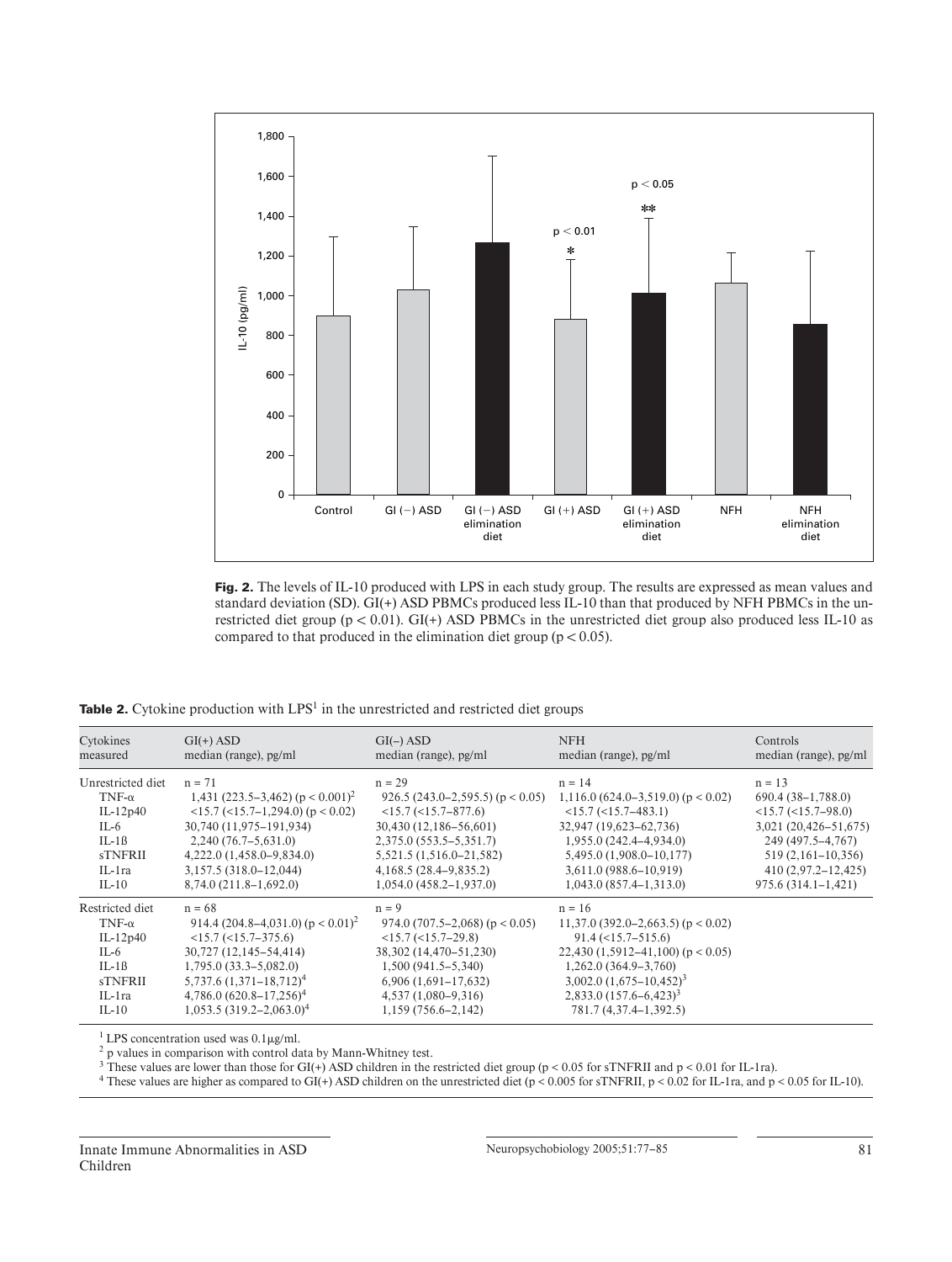| Cytokines             | $GI(+)$ ASD                                     | $GI(-)$ ASD                                   | <b>NFH</b>                                    | Controls                                    |
|-----------------------|-------------------------------------------------|-----------------------------------------------|-----------------------------------------------|---------------------------------------------|
| measured <sup>1</sup> | median (range), pg/ml                           | median (range), pg/ml                         | median (range), pg/ml                         | median (range), pg/ml                       |
| Unrestricted diet     | $n = 71$                                        | $n = 29$                                      | $n = 14$                                      | $n = 13$                                    |
| IFN- $\gamma$         | 834.4 (123.7–9.776)                             | 480.0 (136.5–4,512)                           | $1,174.8(107.5-3.811.0)$                      | 627.3 (137.8–2,280)                         |
| $IL-5$                | $29.1 \left( \leq 3.9 - 303.0 \right)$          | $44.9$ (<3.9-272.9)                           | $49.0 \,(< 3.9 - 661.5)$                      | $<$ 3.9 ( $<$ 3.9–386.1)                    |
| $TNF-\alpha$          | 440.0 $(<$ 3.9–2,858.0) (p < 0.05) <sup>1</sup> | $364.4 \left( \leq 3.9 - 1.348.0 \right)$     | $294.5 \left( \frac{3.9 - 4308.0}{2} \right)$ | $97.7 \left( \frac{3.9 - 536.0}{2} \right)$ |
| $IL-10$               | $433.8(80.3-1,401.0)$                           | $625.8(195.6 - 1.025.6)$                      | $685.6(434.4-1,055.0)$                        | 257.6 (153.5–715.8)                         |
| $IL-12$               | $<15.7$ ( $<15.7-4.095.0$ )                     | $<15.7$ ( $<15.7-1.143.8$ )                   | $80.0$ (<15.7–646.6)                          | $<15.7$ ( $<15.7-323.0$ )                   |
| Restricted diet       | $n = 68$                                        | $n = 9$                                       | $n = 16$                                      |                                             |
| IFN- $\gamma$         | 720.9 (167.0–3,027.0)                           | 596.4 (149.3–2,419)                           | 654.2 (272.8–2,883.0)                         |                                             |
| $IL-5$                | $13.6 \left( \leq 3.9 - 653.0 \right)$          | $56.6 \approx 3.9 - 203.3$                    | $61.0 \left( \frac{3.9 - 188.9}{2} \right)$   |                                             |
| TNF- $\alpha$         | $227.1 (-3.9 - 1,180)$                          | $91.3 \left( \frac{3.9 - 1,052.0}{2} \right)$ | $671.0$ (<3.9-1,477.0)                        |                                             |
| $IL-10$               | $587.0(56.7-1,224.0)$                           | $607.9(157.4-1.644.0)$                        | $532.0(50.7-1,235.6)$                         |                                             |
| $IL-12$               | $<15.7$ ( $<15.7-874.5$ )                       | $<15.7$ ( $<15.7-32.4$ )                      | $<15.7$ ( $<15.7-1.087$ )                     |                                             |

**Table 3.** Cytokine production with Con A

 $<sup>1</sup>$  p values in comparison with data from control children by Mann-Whitney test. There are no significant statistical differences be-</sup> tween the study groups.

**Table 4.** The ratio of proinflammatory and counter-regulatory cytokines produced with LPS

| Ratio                 | $GI(+)$ ASD                                       | $GI(-)$ ASD            | <b>NFH</b>                                      | <b>Controls</b>        |
|-----------------------|---------------------------------------------------|------------------------|-------------------------------------------------|------------------------|
|                       | median (range)                                    | median (range)         | median (range)                                  | median (range)         |
| Unrestricted diet     | $n = 71$                                          | $n = 29$               | $n = 14$                                        | $n = 13$               |
| $TNF-\alpha/IL-10$    | 1.465 (0.068–5.417) ( $p < 0.02$ ) <sup>1,2</sup> | $1.018(0.156 - 2.562)$ | $0.932(0.598 - 2.603)$                          | $0.763(0.030 - 2.198)$ |
| $IL-6/IL-10$          | $35.33(14.26 - 125.0)$                            | 33.49 (10.97–60.87)    | 27.93 (20.23–40.13) ( $p < 0.02$ ) <sup>3</sup> | 47.59 (16.38–90.84)    |
| $IL-1B/IL-1ra$        | $0.740(0.057-6.931)$                              | $0.544(0.117 - 2.588)$ | $0.539(0.023 - 1.436)$                          | $0.381(0.049 - 9.341)$ |
| $TNF-\alpha/sTNFRIIa$ | $1.612(0.284 - 5.021)(p < 0.02)$                  | $1,260(0.426 - 4.306)$ | $1.344(0.367 - 4.152)$                          | $1.225(0.019-3.428)$   |
| Restricted diet       | $n = 68$                                          | $n = 9$                | $n = 16$                                        |                        |
| $TNF-\alpha/IL-10$    | $0.950(0.151 - 7.506)$                            | $0.916(0.334-1.885)$   | $1.207(0.451 - 5.469)$                          |                        |
| $IL-6/IL-10$          | 32.99 (12.54–453.07)                              | $30.61(13.44-49.35)$   | $35.4(14.23 - 48.05)$                           |                        |
| $IL-1B/IL-1ra$        | $0.415(0.016-3.360)^4$                            | $0.623(0.161-1.165)$   | $0.529(0.205 - 23.15)$                          |                        |
| $TNF-\alpha/sTNFRIIa$ | $1.4657(0.247 - 5.547)$                           | $1.130(0.264 - 2.325)$ | 2.690 (0.517–5.620) ( $p < 0.05$ ) <sup>5</sup> |                        |

 $<sup>1</sup>$  p values were obtained in comparison with control values (Mann-Whitney test).</sup>

 $2$  This value is also higher than those in GI( $-$ ) ASD PBMCs from the unrestricted diet.

<sup>3</sup> This value is lower than control children as well as  $GI(+)$  ASD children on the unrestricted diet (p < 0.05).

<sup>4</sup> This value is also higher than that obtained in GI(-) ASD children on the restricted diet ( $p < 0.01$ ).

<sup>5</sup> This value is lower than GI(+) ASD PBMCs from the unrestricted diet ( $p < 0.05$ ).

## *Cytokine Production with T-Cell Stimulants*

We measured Th1 (IFN- $\gamma$  and TNF- $\alpha$ ), Th2 (IL-5), and regulatory (IL-10 and IL-12p40) cytokines in response to T-cell stimulants (Con A, phytohemagglutinin, and recall Ags). These levels did not differ among the study groups as reported before [14], regardless of the dietary intervention measures (table 3, and unreported data). However, GI(+) ASD PBMCs in the unrestricted diet group produced more  $TNF-\alpha$  with Con A than control cells. We also observed that  $11/71$  (15.8 %) G(+) ASD PBMCs produced elevated levels of IFN- $\gamma$  ( $>4,000$  pg/ml) with Con A in the unrestricted diet group.

## *Ratio of Proinfl ammatory and Counter-Regulatory Cytokines Produced with LPS*

In the unrestricted diet group, GI(+) ASD PBMCs showed higher  $TNF\alpha/IL-10$  and  $TNF-\alpha/sTNFRII$  ratios than controls with LPS. The TNF $\alpha$ /IL-10 ratio produced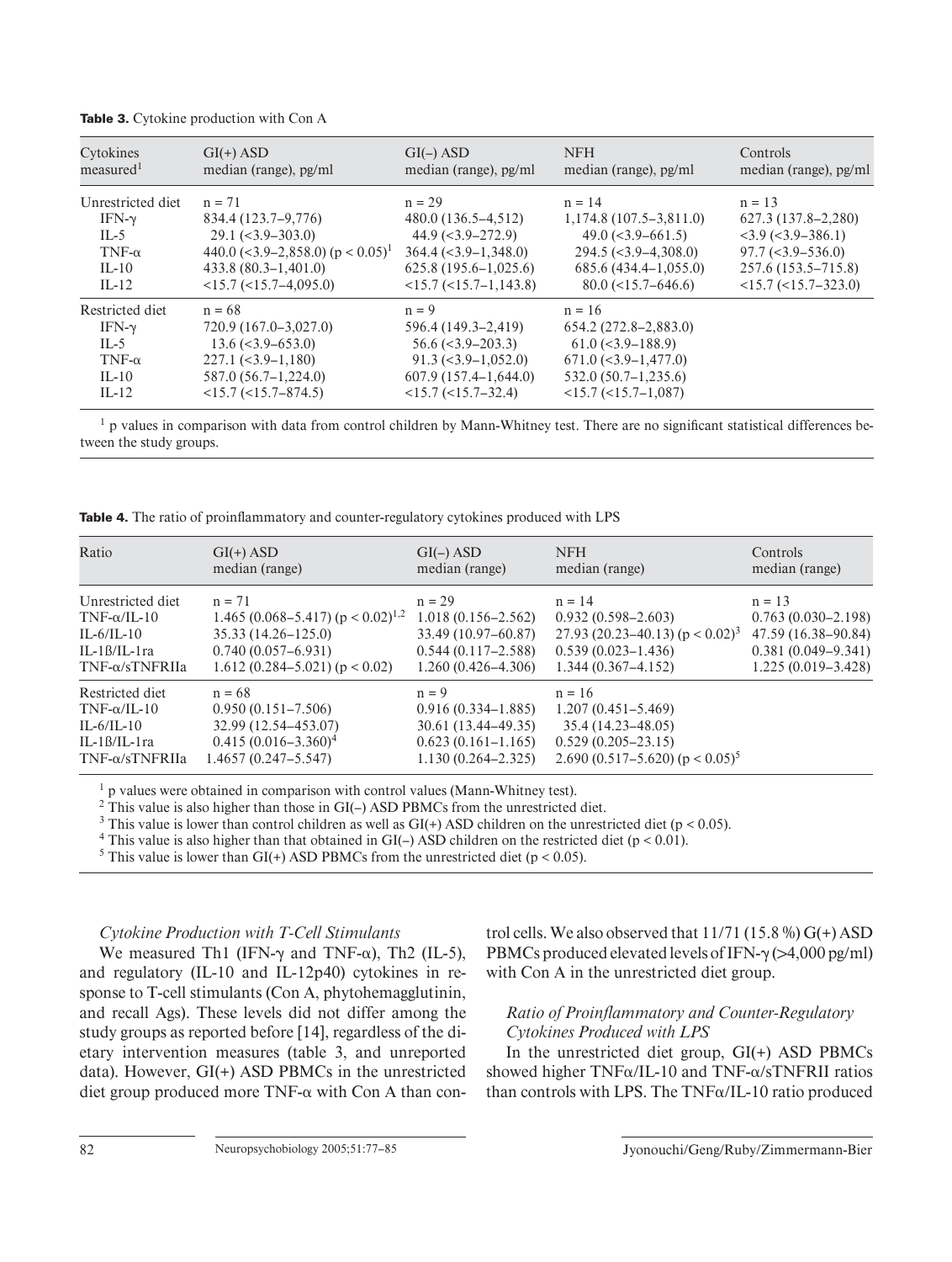

**Fig. 3.** Correlation of TNF- $\alpha$  levels stimulated with LPS (0.1  $\mu$ g/ml) and  $\beta$ -lactoglobulin in GI(+) ASD children on the unrestricted diet (A) or on the elimination diet (B).

by GI(+) ASD PBMCs with LPS was also higher than that by GI(-) ASD PBMCs (table 4). NFH PBMCs revealed a lower IL-6/IL-10 ratio than GI(+) ASD and control PBMCs in the unrestricted diet group (table 4). In the elimination diet group, these ratios did not differ in the study groups except for a higher  $TNF-\alpha/sTNFRII$  ratio in NFH PBMCs than other study groups ( $p < 0.02$ ). When these ratios were compared between unrestricted and elimination diet groups, they did not differ among the study groups except for a lower IL-1 $\beta$ /IL-1 ra ratio in the restricted diet group than in the unrestricted diet group in GI(+) ASD PBMCs.

## *Correlation of TNF-* $\alpha$  *Levels Produced by Common Dietary Proteins and LPS*

We compared TNF- $\alpha$  levels produced with LPS with TNF- $\alpha$  produced with DPs in each study group: the cytokine production profile with DPs in each study group are reported elsewhere. In the unrestricted diet group, GI(+) ASD PBMCs revealed a positive correlation between TNF- $\alpha$  production with LPS and that with  $\beta$ -lactoglobulin (fig. 3),  $\alpha$ -lactoalbumin ( $\tau$  = 0.354, p < 0.0001), and CMP ( $\tau$  = 0.33, p < 0.0002). In the elimination diet group, such a correlation was also found in GI(+) ASD PBMCs with  $\beta$ -lactoglobulin (fig. 3),  $\alpha$ -lactoalbumin ( $\tau$  = 0.253,  $p < 0.01$ ), and CMP ( $\tau = 0.364$ ,  $p < 0.0001$ ). No such correlation was found in GI(–) ASD or NFH PBMCs  $(p > 0.05)$ .

## **Discussion**

This study revealed elevated TNF- $\alpha$  production with LPS in GI(+) and GI(–) ASD PBMCs as well as NFH PBMCs in both unrestricted and elimination diet groups, but the levels tend to be higher in the unrestricted diet group. We also observed other abnormalities that appear limited to GI(+) ASD PBMCs. These results may indicate the intrinsic natures of dysregulated innate immune responses in GI(+) ASD children, which may predispose them to adverse reactions to benign environmental factors including DPs and aggravation of behavioral symptoms.

Innate immunity provides an initial immune defense by activating innate immune cells (macrophage/monocytes, dendritic cells, natural killer cells, etc.). They mount nonspecific immune responses by recognizing pathogenassociated molecular patterns and tissue-derived danger signals through pattern-recognition and other receptors [9, 17]. Innate immune responses produce proinflammatory cytokines including TNF- $\alpha$ , IL-6, IL-1 $\beta$ , and IL-12. To avoid excessive inflammatory responses, the effects of proinflammatory cytokines are counter-regulated by suppressive cytokines and soluble receptors including IL-10, sTNFRI, sTNFRII, and IL-1ra. Thus, cytokines such as TNF- $\alpha$ , its soluble receptors, and IL-6, present in the periphery and the CNS, comprise a link between peripheral immune stimulation and CNS-mediated behaviors [18,

Innate Immune Abnormalities in ASD Children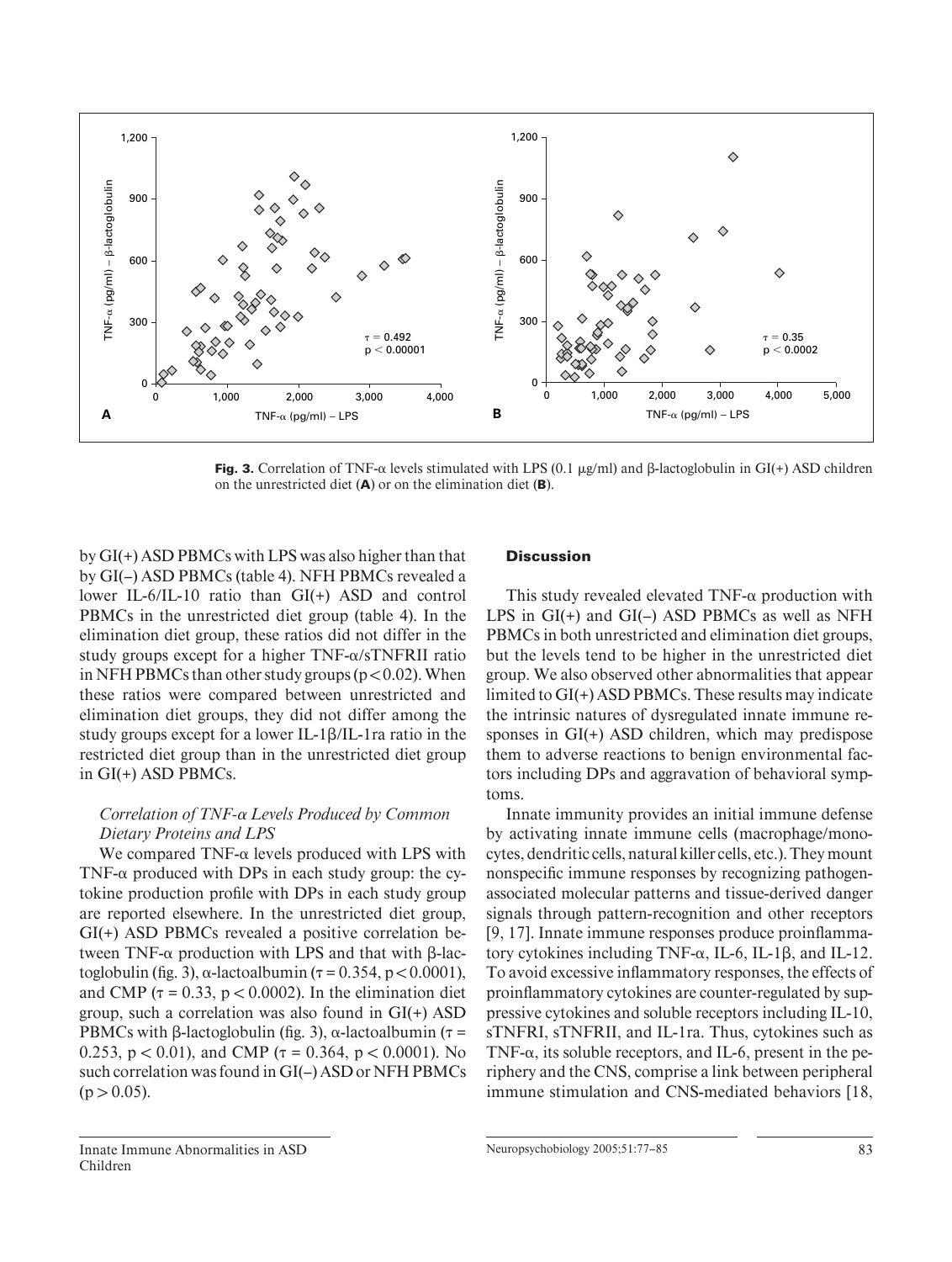19] . Dysregulated or excessive innate immune responses could lead to prolonged illnesses, various adverse reactions to benign environmental factors, and even to autoimmunity [13, 20, 21]. Innate immunity is especially crucial early in life, secondary to relatively immature adaptive immunity.

Many physicians taking care of the medical aspects of ASD children, including the authors, have been alarmed by the high prevalence of medical problems present in ASD children in early life. Parents often report recurrent otitis media, chronic rhinosinusitis, and upper respiratory illnesses in young ASD children with a prolonged course of illnesses. Young ASD children also frequently reveal GI symptoms with abnormal findings on GI workup  $[1-$ 4] . Many of these medical problems appear to improve or become more stabilized with age, although they tend to persist longer in ASD children than in typically normally developing children. Autoimmune phenomena also appear to be prevalent in a subset of ASD children with the frequent presence of autoantibodies against neuronal cells in the serum and cerebrospinal fluid [8]. Some ASD children exhibit waning and waxing of behavioral symptoms (obsessive-compulsive behaviors, anxiety, tics, and ataxic movement) in association with streptococcal infection and possibly with other microbial infections. These ASD children often have multiple family members suffering from autoimmune disorders including lupus, rheumatoid arthritis, inflammatory bowel diseases, and autoimmune thyroiditis  $[5, 6]$ . These observations do suggest intrinsic defects of innate immune responses in ASD children with the above-described symptoms. Our previous results indicated that ASD children have a high prevalence of innate immune abnormalities and that such innate immune abnormalities could predispose these ASD children to cellular immune reactivity to DPs and other environmental factors [12, 14].

Secondary to immature gut mucosal immunity, infants often develop immune responses against common DPs, most frequently against milk and soy proteins. These immune responses are mainly associated with cell-mediated, delayed-type immune responses with predominantly elevated TNF- $\alpha$  production with DPs [22–25]. The innate immune abnormalities we initially described include excessive proinflammatory innate immune responses, which could lead to excessive adaptive immune responses and undesired immune reactions to benign environmental factors. Subsequently our results also indicate an association between innate immune abnormalities and the development of cellular immune reactivity to DPs in ASD children [14].

To address the role of innate immune abnormalities and adverse reactions to DPs in ASD children and the effects of the dietary intervention measures, we have been conducting cross-sectional and prospective clinical studies. The data presented here are those obtained from cross-sectional studies in which we evaluated cellular immune reactivity to common DPs by PBMCs in comparison with their responses to LPS, other recall Ags, and polyclonal T-cell stimulants in GI(+) and GI(–) ASD children with or without dietary intervention.

Our study revealed a close association between TNF- $\alpha$ production with CMP and its major protein components  $(\alpha$ -lactoalbumin and  $\beta$ -lactoglobulin) and the presence of GI symptoms. Appropriate dietary intervention led to resolution of GI symptoms along with a decrease in TNF- $\alpha$  production with causative DPs in both G(+) ASD and NFH children. However, responses to dietary intervention tend to be slower in GI(+) ASD children than NFH-inhibited children. ASD children also tend to suffer from other medical problems, even GI inflammation associated with cellular immune reactivity to DPs are better taken care of. These results raise the question of whether intrinsic defects exist in the innate immunity of  $GI(+)$ ASD children.

As reported before [14],  $TNF-\alpha$ -production with LPS was higher in GI(+), GI(–), and NFH PBMCs than in controls regardless of the dietary intervention, although the unrestricted diet group tended to reveal higher TNF- $\alpha$  production. Changes in T-cell functions are unlikely to be associated with elevated  $TNF-\alpha$  production with LPS, since T-cell cytokine production did not differ among the study groups. These findings indicate that excessive TNF- $\alpha$  production with LPS could be nonspecific reflecting the on-going inflammatory condition regardless of the GI symptoms. However, we also observed a positive correlation between LPS-induced  $TNF-\alpha$  production and that with CMP and its major components in  $GI(+)$ ASD PBMCs but not in GI(–) ASD or NFH PBMCs. This finding indicates a role for excessive  $TNF-\alpha$  production with LPS in the development of immune reactivity to DPs at least in GI(+) ASD children.

Thus we further explored the differences in LPS-induced responses between GI(+) ASD PBMCs and other study groups. NFH PBMCs revealed a tendency to produce more counter-regulatory cytokines in the unrestricted diet group than in the elimination diet group with LPS. NFH children also tended to reveal higher IL-10 production with DPs in the unrestricted diet group (reported elsewhere). This tendency was less apparent in the elimination diet group in NFH PBMCs, indicating liberation